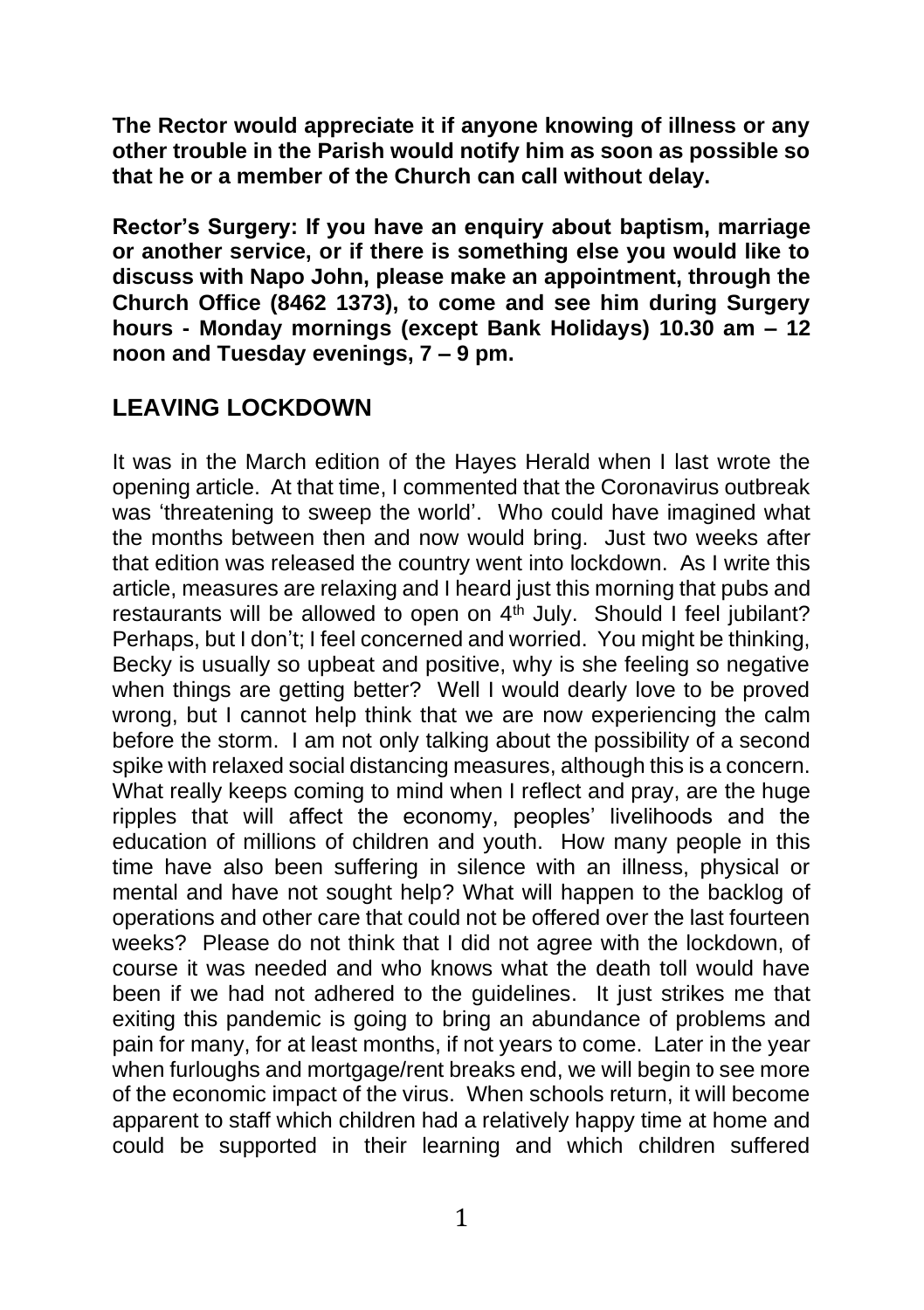academically, physically or emotionally as a result. Long after lockdown, I fear that we will bear the burden of this pandemic.

Britain's Covid-19 exit story is not looking to be an easy one and it brings to mind another retreat which was looking to end in disaster; I am talking about Dunkirk. Now I know that whilst challenging and devastating in many ways, the Coronavirus Pandemic cannot be compared as such, to physical warfare – although people in 'front line' professions have bravely and tirelessly worked to fight a common enemy, it is not the same. Dunkirk comes to mind not for the similarities of the actual events, but because in both situations something needed/needs to be salvaged. At Dunkirk it looked certain that more than 300,000 British and allied soldiers would be captured or killed. The hope was to retrieve around 20 – 30 thousand, the outlook was bleak. On 23rd May, King George VI famously called the country to a day of prayer. The following Sunday, 26<sup>th</sup> May, the country responded and millions of people came together to pray. As the nation prayed across Britain, the story was being played out in France and a string of 'Godincidences' in the following days took place, preventing the annihilation of British and allied troops. By the end of evacuations on  $4<sup>th</sup>$  June, around 198,000 British and 140,000 French soldiers were rescued. It is important to mention that after the evacuations, on Sunday  $9<sup>th</sup>$  June, there was also a national day of thanksgiving to God for answered prayer. It is impossible to do the whole story justice in this short article, so if you have never read about it, I would advise that you do. It is a fascinating insight into the power of prayer and God's supremacy over all things; a lot of the operation's success was down to the local weather conditions. It is also an inspirational reminder that God is a master of turning tragedy into triumph. This was demonstrated at Dunkirk, but isn't it also at the centre of our faith? The death and resurrection of Jesus is the ultimate story where disaster took a U-turn to victory, even death itself was defeated.

As Britain emerges from lockdown, the future is unsure and unnerving but it might do us well to hold on to a few thoughts from the miracle of Dunkirk: God reigns supreme, God answers prayer, when we pray together for the common good of a situation it is powerful and we must thank God for answered prayer. Throughout the lockdown, I have been thanking God that many more people have been attending online services than would have usually been in our churches and I thank God that people have been exploring prayer through the internet. Britain is culturally very different from the country it was in 1940 but it would seem that when the chips are down, people's innate desire to turn to God comes to the fore.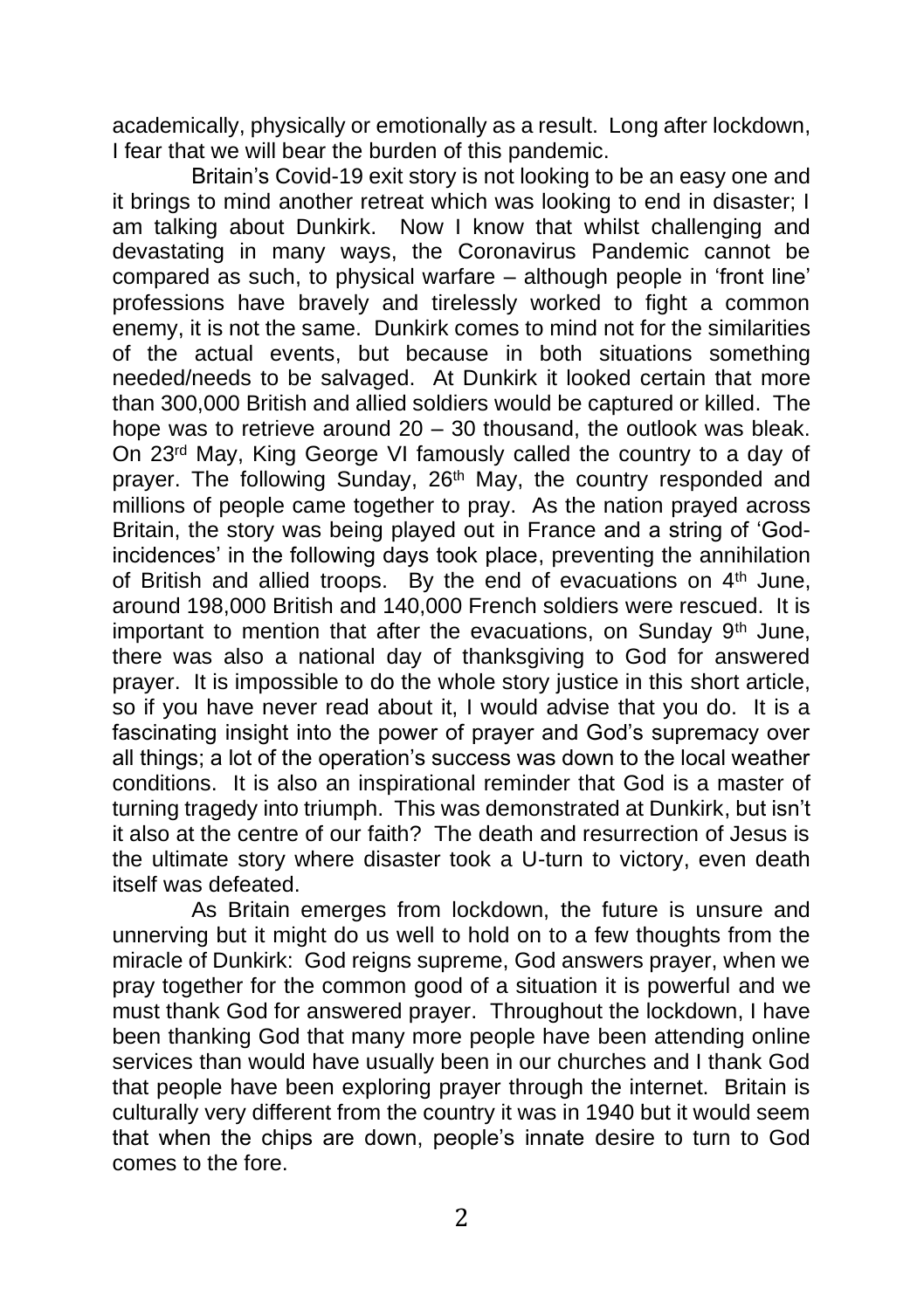As we leave lockdown I am very concerned about what the future holds, but I am also encouraged as I recognise God at work in many ways; through communities coming together, our environment healing. people taking stock and realising what is important in life, the country coming together to support the NHS and one another in so many ways. God's hand is clearly seen and as I continue to pray through this time, I watch and wait with anticipation wondering how, and when, many more prayers will be answered.

Yours in Christ

## **Becky Willoughby**



# **WELCOME TO ST MARY THE VIRGIN CHURCH**

## **We are pleased to be able to open the church for Private Prayers**

Please note Church opening times will be as follows:

Sundays 2 pm - 4 pm Tuesdays 10 am - 12 noon Thursdays 10 am - 12 noon

Please feel welcome to come to the church during these times, but obviously it is expected that we will all respect the social distancing rules and will follow the guidelines that will be in the church porch.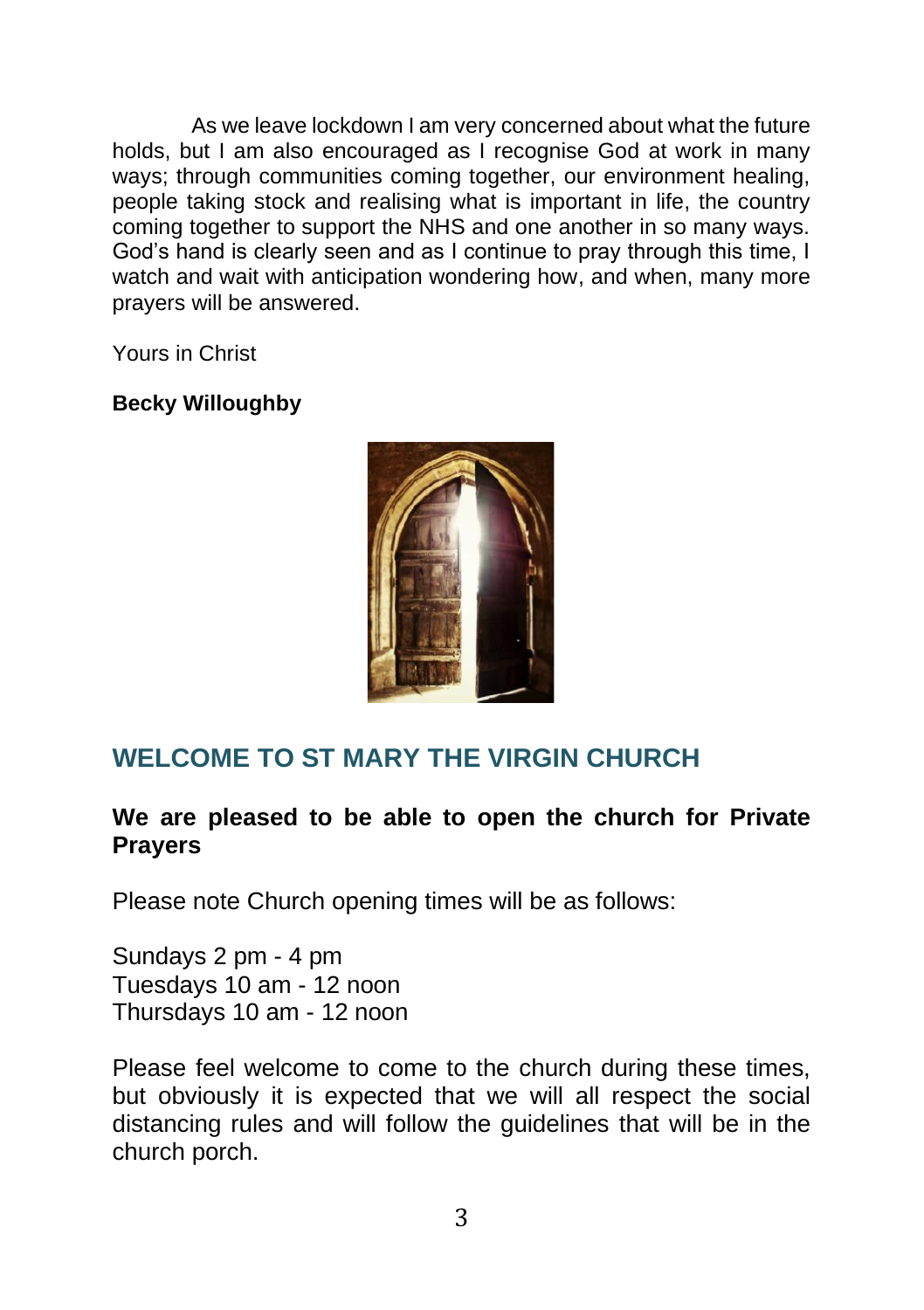## **SEA SUNDAY 12 JULY 2020**

On Sea Sunday we remember and give thanks for the work of all seafarers and in particular for the help given to them, both spiritually and practically by the Mission to Seafarers. This year, instead of our normal Sea Sunday Service, we have been invited to join a virtual service which is being organised by the Mission to Seafarers on that day. Details are on <https://www.missiontoseafarers.org/sea-sunday>. Napo has kindly agreed to link that service to the Church's Youtube channel. Thank goodness for the wonders of modern technology.

Covid-19 has thrown light on the vital work of our nation's key workers and also on our seafarers who are essential in bringing in medication, medical equipment and food. Ports are vital in the global supply chain. For the Mission to Seafarers it is a very difficult time as it attempts to deal with the many issues created.

Many chaplains already maintain relationships with their seafarer network via social media but in addition the new 'Chat to a Chaplain' facility enables those who wish to talk directly at any time about their worries and their families at home to one of the 25 chaplains on duty. Seafarers' worries and anxieties have become heightened during this crisis. With many dealing with changed working conditions and reduced face to face access to chaplains in ports, this service has been welcomed. Revd Kim Kee Lee, Chaplain in Hong Kong reported on one instance, "twenty crew had their contracts extended owning to the Covid-19 pandemic, none of them could go home. They claimed mentally and physically they are drained."

The Mission is now preparing for the next stage as we emerge from lockdown. It is hoping to increase its effectiveness by a greater use of digital resources. It is still visiting ships in some parts of the world, and plans to 'loan' mobile Mifi units to ships arriving in port and return to collect them before they sail. This would open up communications for the seafarers to their families. Preparations are also being made for the reopening, when allowed, of the 121 Flying Angel Centres. Deep cleaning, hand sanitising units, perspex screens to protect staff serving at reception, shops or food serving areas, plastic seat coverings will all help to ensure a safe and secure Covid-19 free environment.

Please remember in your prayers the work of the seafarers and all those involved in caring for their needs.

### **Jean Wilson**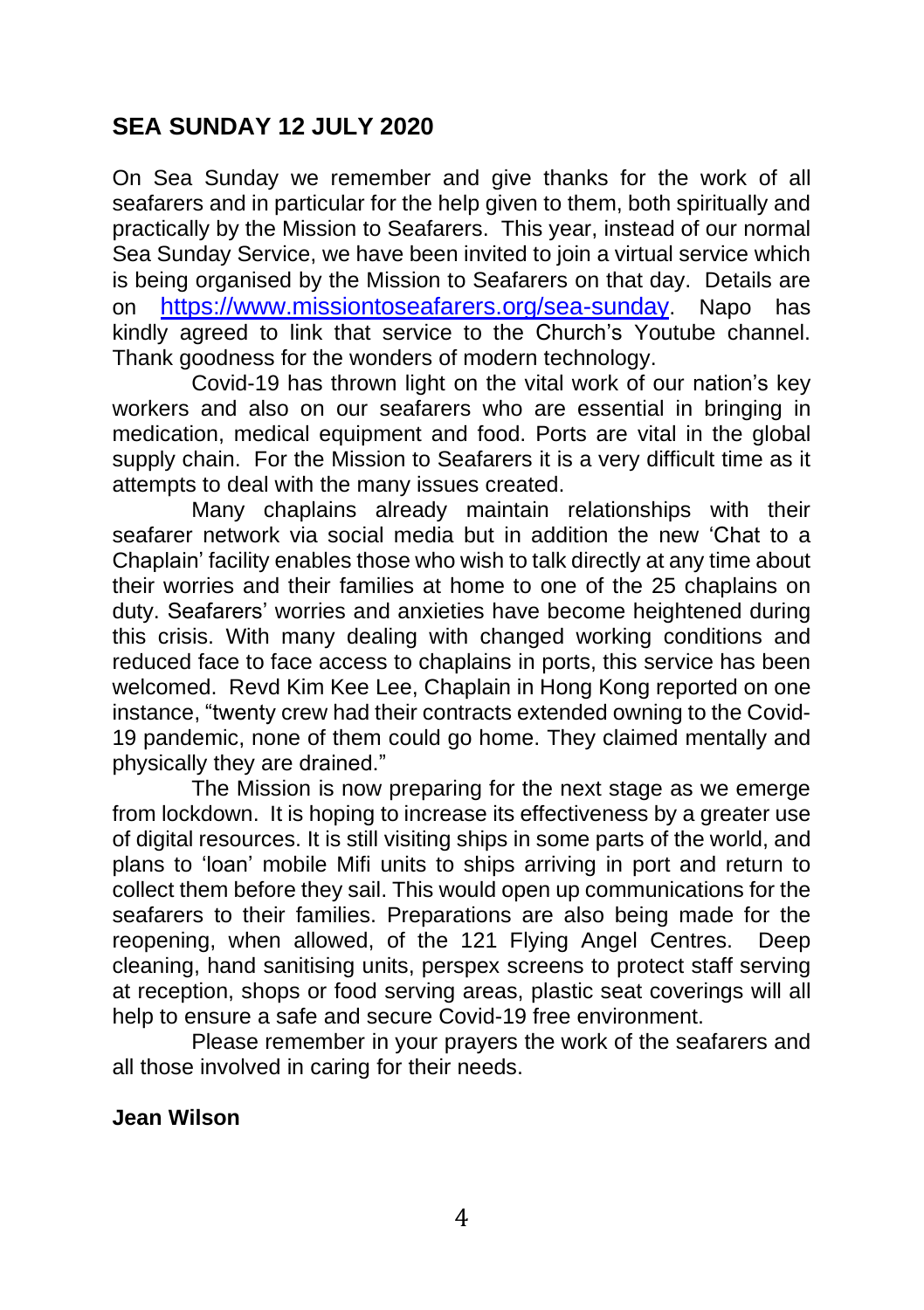

As I sit at the desk in my home office, the sun is streaming in through the windows, I can hear the enchanting bird song and the wind is gently rustling the leaves of our eucalyptus tree. The house is quiet and somewhat peaceful, and one could be forgiven for momentarily forgetting the world is at war with an invisible enemy.

Throughout these past few weeks, I have repeatedly vowed to remain positive and be thankful for all the amazing things I have in my life, rather than focus on the things I don't have right now. Which is why technology has become my new best friend, and – as for many others – my portal to the outside world.

Sadly, due to the current situation regarding the pandemic our archdeaconry service was cancelled on June 17th. It is hoped that it can be planned for later in the year.

At the heart of what we do is prayer and our members come together every day at midday to focus prayers for their communities, fellow members and for those in need. We believe that the power of prayer is transformational and supports our work around the world.



*Our group in 2016*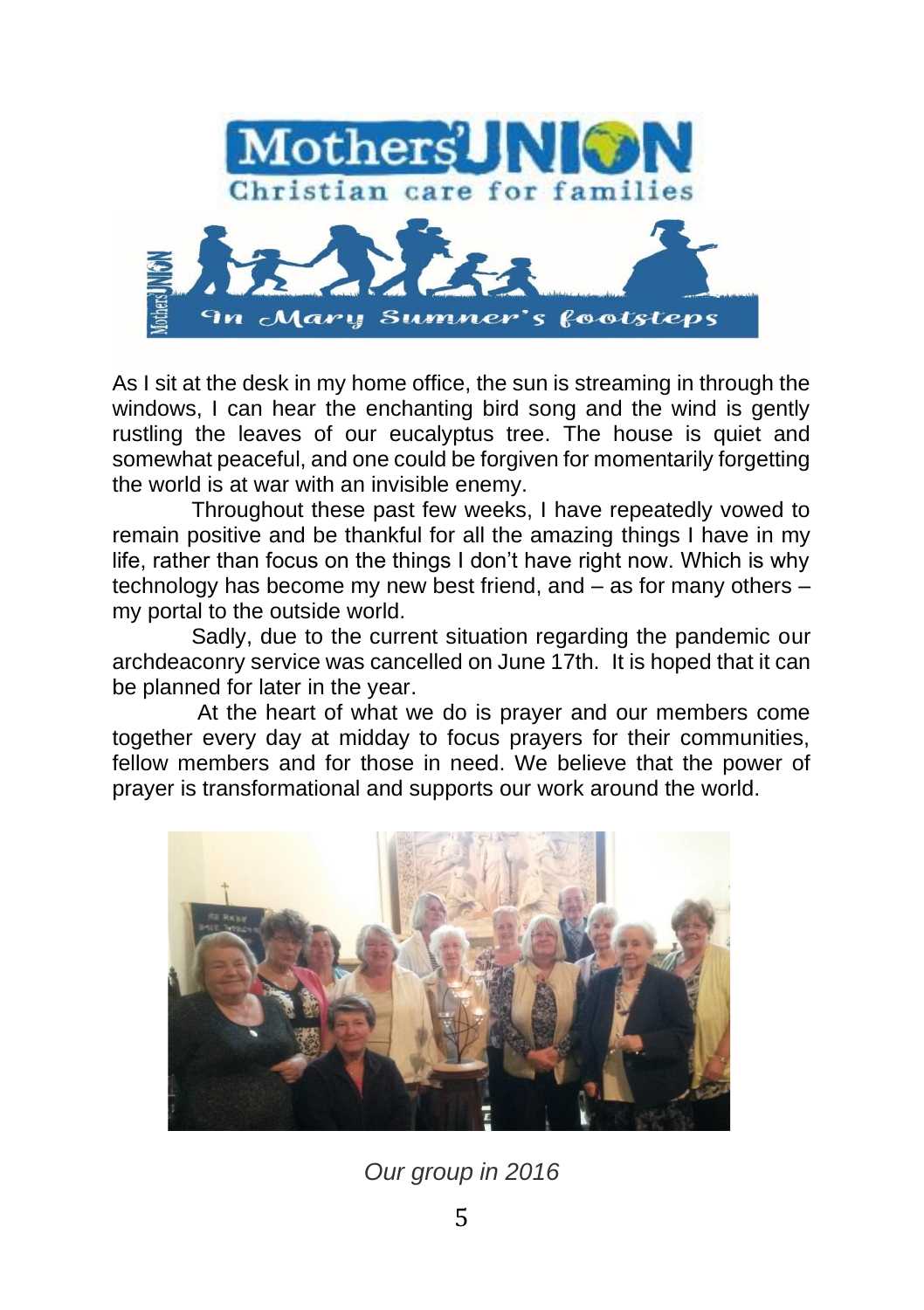Our 'Wave of Prayer' for St Mary's Hayes, is on the morning of Monday, 13th July. Whilst we probably would not be able to gather together for prayers, I have included the prayers below so that you can say them on your own. It is important that we don't break the Wave of Prayer. I have found a few photographs of our 'Wave of Prayer' in 2016 and 2017 which I thought that you might like to see.





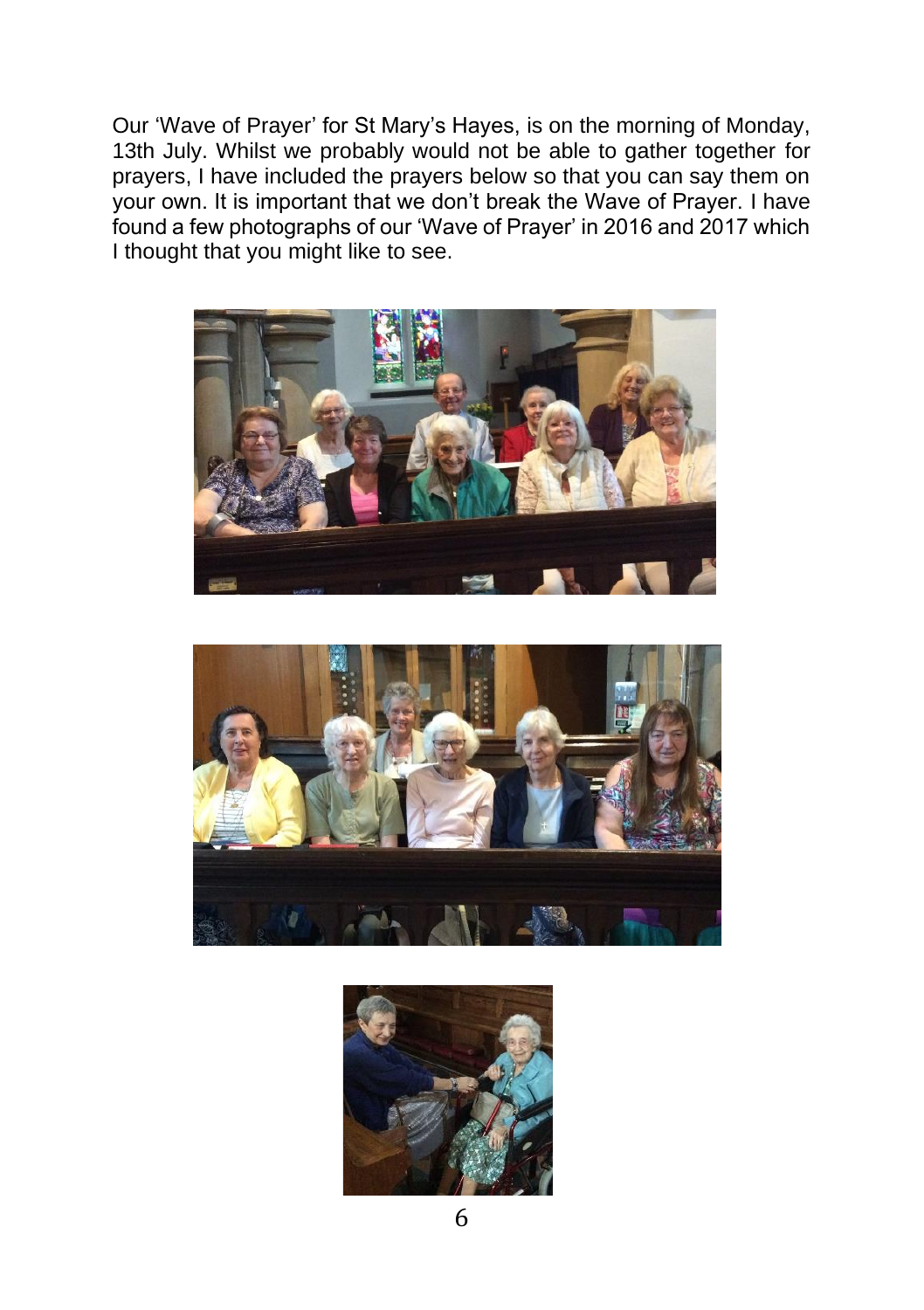At a central level Mothers' Union have, through the years, campaigned at local, national and international levels to bring about real change for family life, women's and girls' rights and the protection of children. But the sudden change has been as harsh as it has been sudden. Within the United Kingdom and around the world the economic fallout of COVID-19 is being felt by millions of ordinary people, with many thousands more continuing to risk their lives to protect others.

With schools, churches and many businesses closed, the beginning of a new decade has not gone as any of us had envisioned and certainly not as Mothers' Union had planned. The impact of the coronavirus outbreak is truly being felt by all corners of the world, especially by those who are most vulnerable in society or living in poverty and isolation.

While the measures being taken by many governments to protect us (such as quarantine and self-isolation) are proving to be effective in halting the spread of the virus, they come at a cost. The cost is loneliness for some, financial hardship for families and increased pressures on relationships for others. This further increases the risk of domestic abuse and prolonged hunger and isolation for many. We must remember this in our prayers and as a group we need to stay in contact with each other to avoid loneliness and depression.

Thank you to Eleanor for her knitting for the NHS. As yet I cannot say when we will be able to meet again as a branch. I will keep in contact with you all and in the meantime God Bless.

## **Avril Ashford**

# **The Wave of Prayer St Mary the Virgin, Hayes 13th July 2020**



**Toliara Mbale Chhattisgarh Zaria Ndokwa Rochester**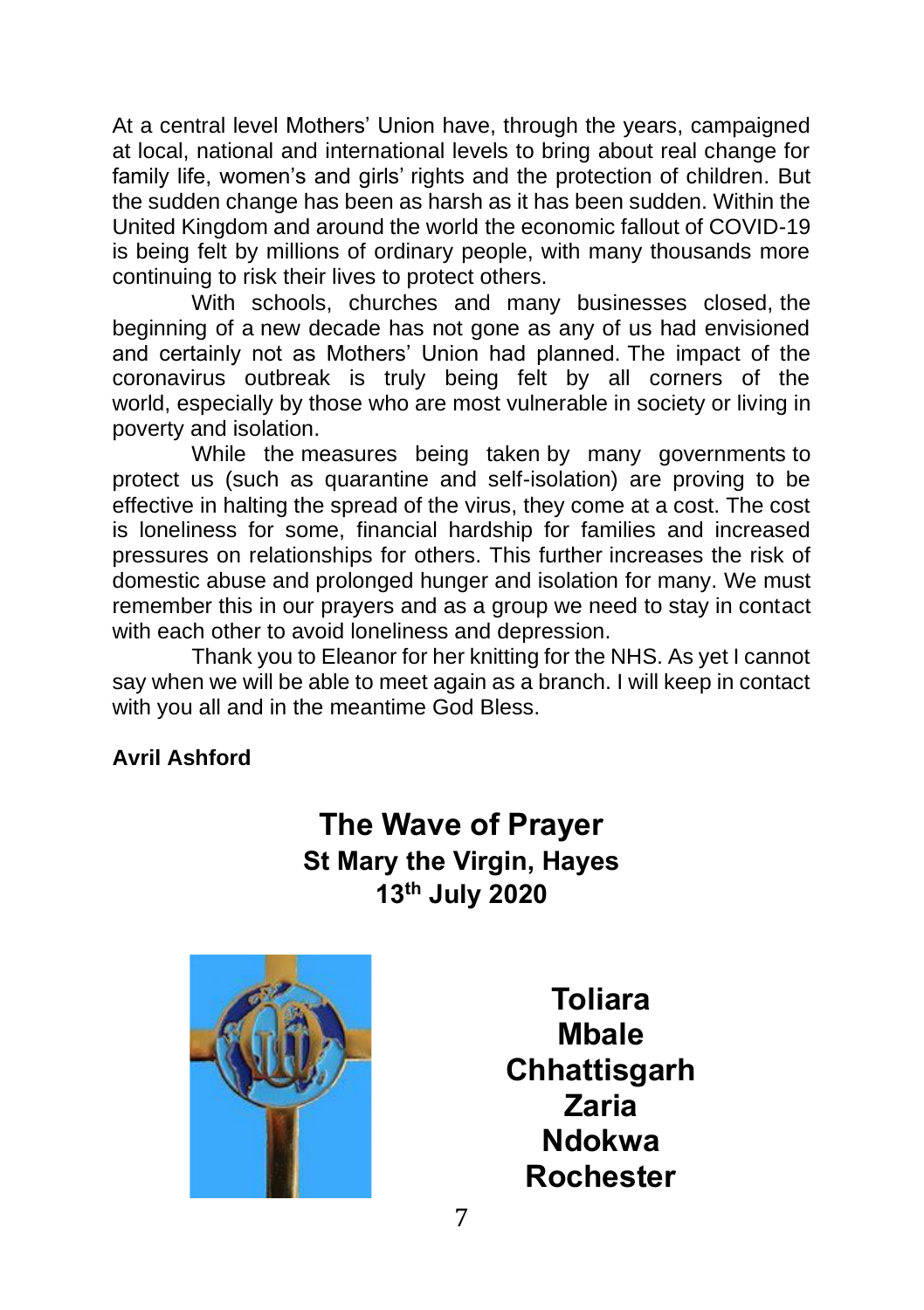# **Mothers' Union: Building Confidence and Hope**

## **Welcome and Gathering:**

Welcome to our Mothers' Union Wave of Prayer Service. We gather to give thanks for our Wave of Prayer links across the world in Toliara – Madagascar, Mbale – Uganda, Chhattisgarh – North India, Zaria and Ndokwa – Nigeria and Rochester – United Kingdom. For the privilege of prayerful support that we both give and receive. We gather to commit ourselves afresh to upholding our unity in prayer in the year ahead.

## **Call to Worship:**

God, your name is known everywhere; all over the earth people praise you. Lord of all the earth, we come to worship with thankful hearts.

**Hymn: '**Let all the world in every corner sing my God and King' or say 'The 'Magnificat'

**Bible reading:** Ephesians 3: 14-22

#### **Opening Prayer**

**With thankfulness and love we take our place in the family of Mothers' Union Worldwide.** 

Open our eyes to the significance of relationships with members worldwide; with those known to us or not.

#### **With support and love we reach out to our sisters and brothers across the world**

Strengthen our commitment to those with whom we share vision and values; wherever we may live

### **In unity and love we link hands with our worldwide family of God.**

Unite us in worship; build us in service, as together we seek to share your love. In Jesus name, Amen

### **Symbolic lighting of candle:**

Loving Lord, we bring you our praise for the fellowship and prayer support that we have through our Link Diocese. We thank you for the times when lack of news has driven us to pray and intercede. We give thanks for the blessing of being united in prayer and pledge to continue to remember our sisters and brothers in prayer.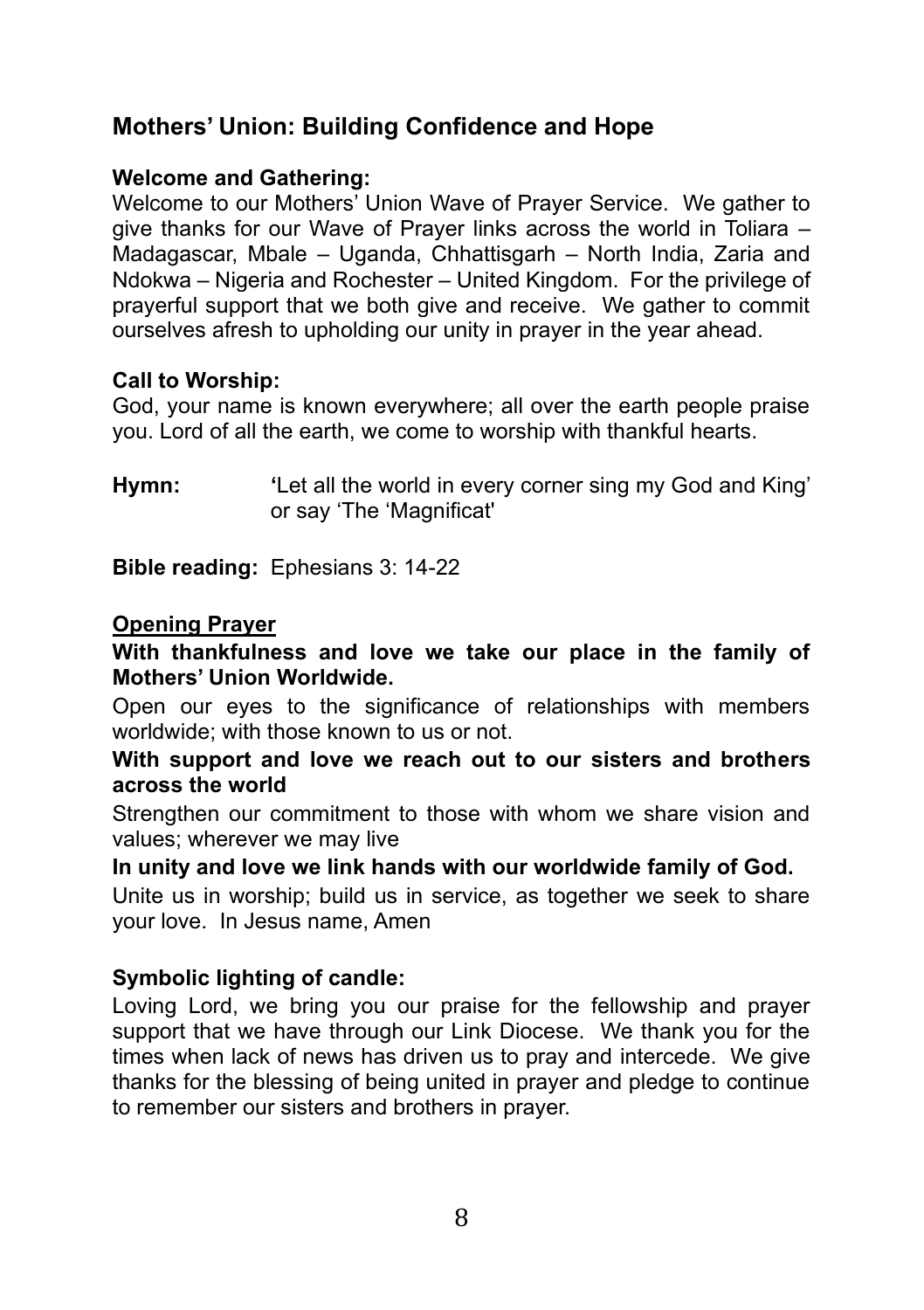# **Prayers for our Link Diocese**

## **Toliara – Madagascar – Indian Ocean**

## **MU President:** Mrs Jaqueline Razafindrasoa

We pray for the work of the Mothers' Union in Madagascar. The main theme that emerged from MULOA was healthy and restored relationships, peace and safety and protection of the environment through Disaster Relief Reduction. Members want to mobilise and equip their local communities to become self-reliant and the main priorities are to see a reduction in gender based violence, sexual abuse and FGM.

We pray for missionaries Derek and Jane Waller and for Florent and his family. Florent was ordained last year by Bishop Todd and has been appointed Dean in charge of Fenoarivo (a few hours from Toliara), a parish of several churches.

## **Lord in Your Mercy, Hear our Prayer**– Or sing a Taize chant



### **Mbale – Uganda**

### **Diocesan President:** Mrs Biirah Muyonga

We pray and give thanks that MULOA has had a big impact in the region. Communities have been helped as a whole rather than individuals. MU is reaching out to children and young people through schools, giving talks on hygiene and relationships. There is also counselling for parents in the community, especially on issues such as early child marriage.

**Lord in Your Mercy, Hear our Prayer –** Or sing a Taize chant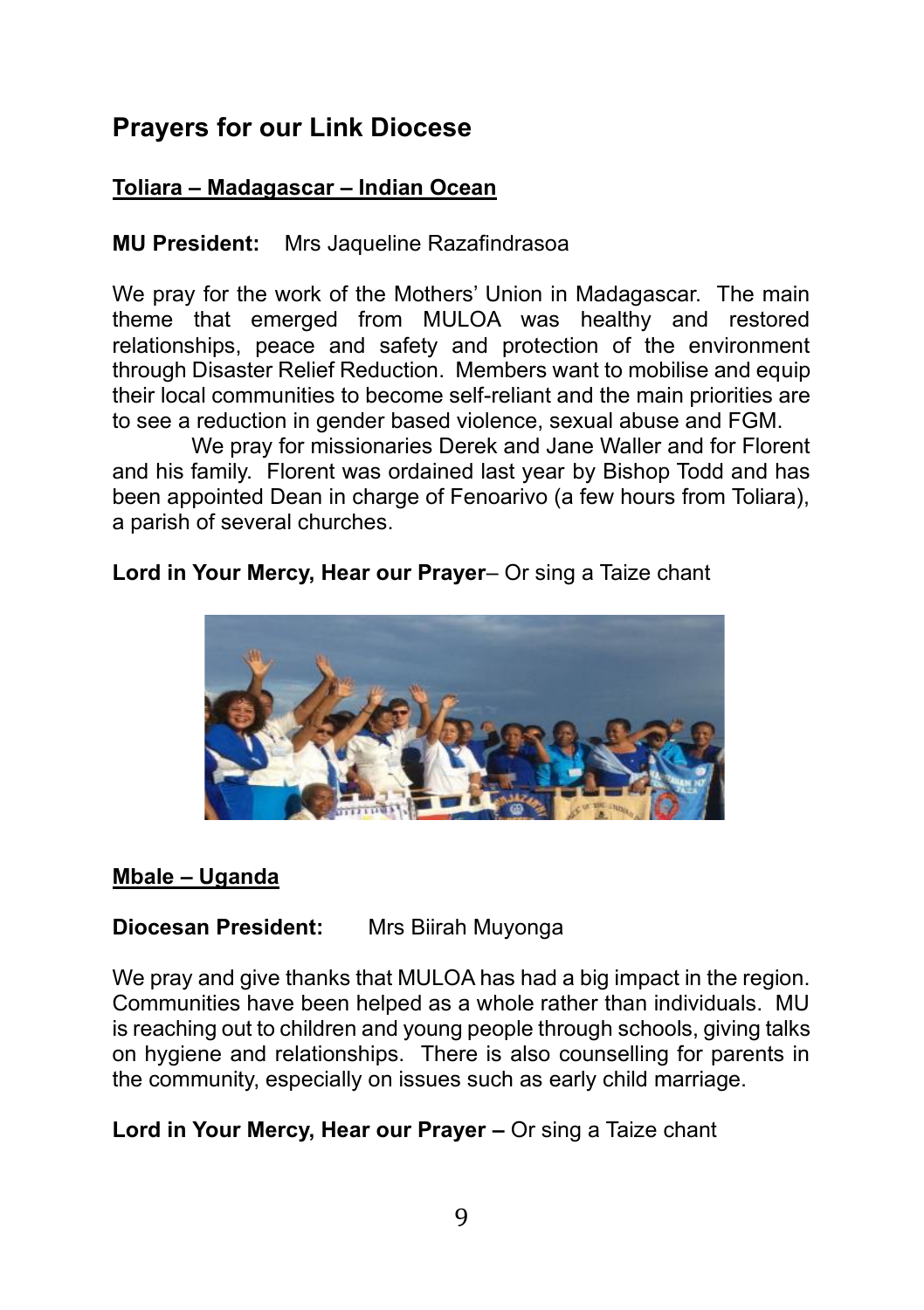

## **Chhattisgarh – India – North India**

## **Diocesan President:** President of the Women's Fellowship

We pray for the biggest challenge of bringing North India into the Mothers' Union worldwide family. South India Women's Fellowship is slowly responding. The growing influence of Hindu extremism has spread widely in India and Christians have to constantly struggle with discrimination and violence. Many children drop out of school due to the lack of finances for educational needs. Within many rural villages, men are sole breadwinners and the women dominated by them and sometimes the needs of the children are not addressed by the father. Gender based violence survivors often suffer in silence because of the social stigma and also due to the lack of shelters and support for them.

### **Lord in Your Mercy, Hear our Prayer –** Or sing a Taize chant

### **Ndokwa and Zaria - Nigeria**

| Diocesan President (Ndokwa) | Diocesan President (Zaria) |
|-----------------------------|----------------------------|
| Mrs Joy Obioso              | Mrs Modupe Ogugyemi        |

We pray for the MU members in both our Links in Nigeria. The spiral of Islamic extremism with violent attacks from Boko Haram mean that Nigeria has remained at Number 12 on the World Watch List.

We give thanks that since the inception of MULOA members are now able to mobilize relevant government structures to intervene and help communities in need. For the work with Green Anglicans to combat and limit climate change and prevent or prepare for natural disasters. Monitoring, Evaluation and Learning is now a high priority. We pray for the work of MU in central Africa raising awareness of gender-based violence.

### **Lord in Your Mercy, Hear Our Prayer** or sing a Taize chant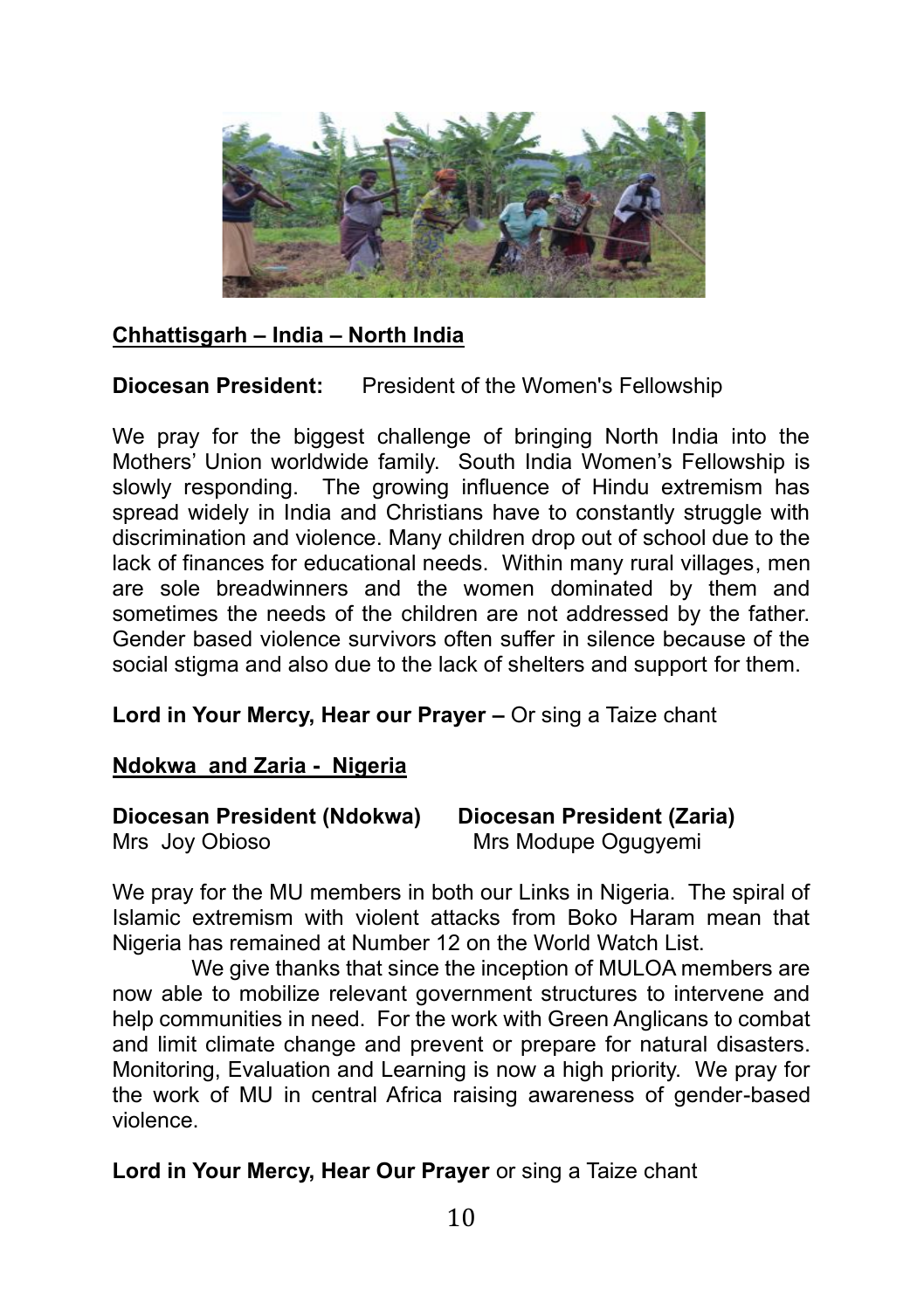

## **Rochester (Canterbury)**

| <b>Provincial President:</b> | Kathryn Anderson |
|------------------------------|------------------|
| Diocesan President:          | Julia Jamieson   |

We especially pray for our partnership with the Clewer Initiative raising awareness of issues surrounding Modern Day Slavery. We pray for the development of members to take on Leadership roles and for the MU to become better known across society. We pray and give thanks for all our members, Branches, Diocesan Members and IMPC Members and do pray that the MU will grow in number to serve You and ask for Your blessing on us all.

## **Lord in Your Mercy, hear our Prayer –** Or sing a Taize chant

At this time, we most earnestly pray for all nations in the battle against the Coronavirus pandemic, please be with all sick and bereaved and let them know the presence of Your Holy Spirit. **Amen**

**Prayer:** We pray for all members. May God be with them in every part of their lives, encouraging and leading them, sheltering and strengthening them so they may work to your praise and glory.

*Pray silently for any concerns in your Branch and that any members have at this time.*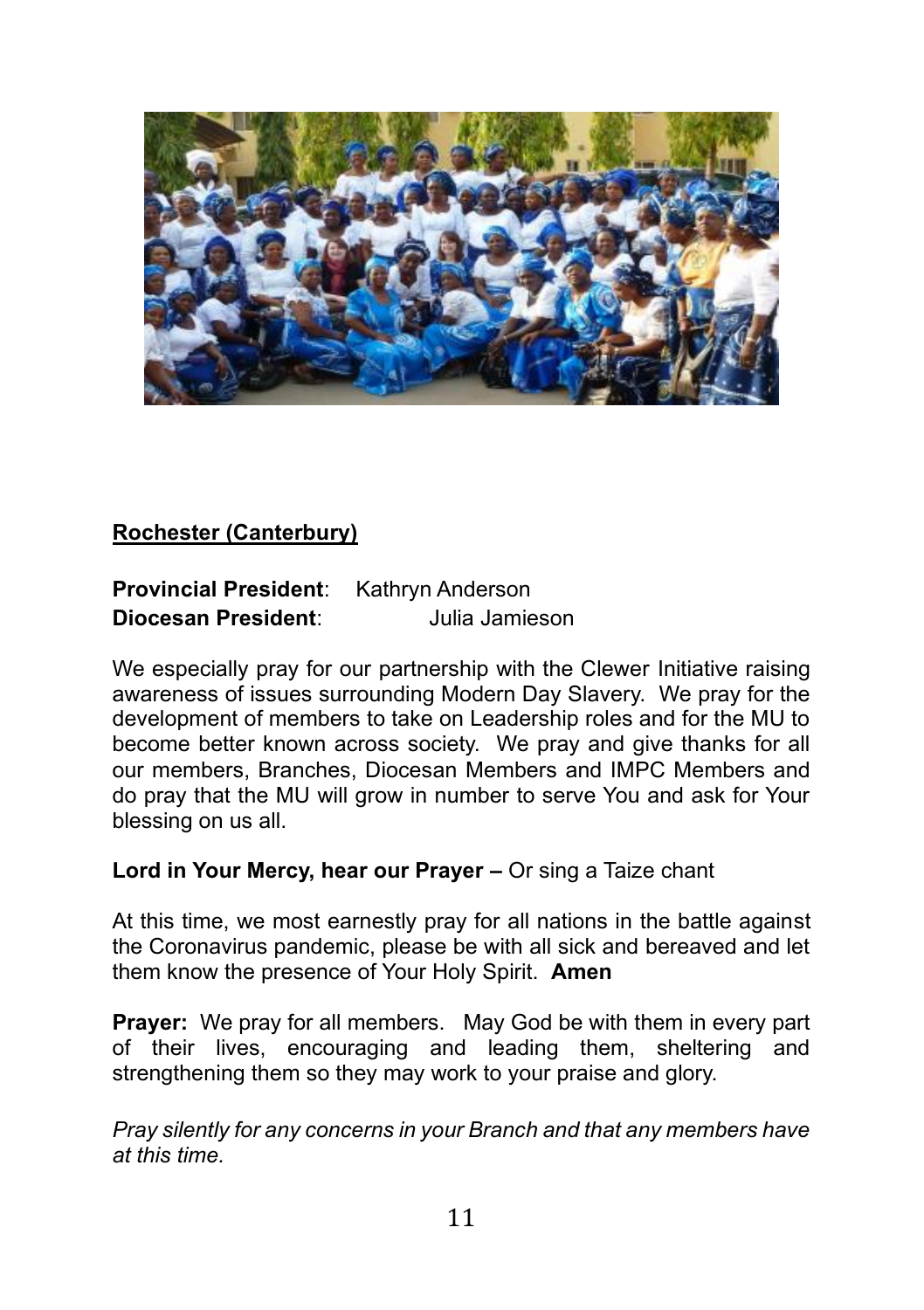## **The Mothers' Union Prayer** –

Loving Lord, we thank you for your love so freely given to us all. We pray for families around the world. Bless the work of the Mothers' Union as we seek to share your love through the encouragement, strengthening and support of marriage and family life. Empowered by your Spirit, may we be united in prayer and worship and in love and service reach out as your hands across the world. In Jesus' name, Amen.

## **The Lord's Prayer**

Our Father in heaven, hallowed be your name, your kingdom come, your will be done, on earth as in heaven. Give us this day our daily bread. Forgive us our sins as we forgive those who sin against us. Lead us not into temptation but deliver us from evil. For the kingdom, the power and the glory are yours, now and for ever. Amen.

## **Close by saying the words of The Grace together.**



# **RECENT FUNERALS IN THE PARISH**

John Goldby Jean Ingrey Doreen Brenda Arnott Alan Farrer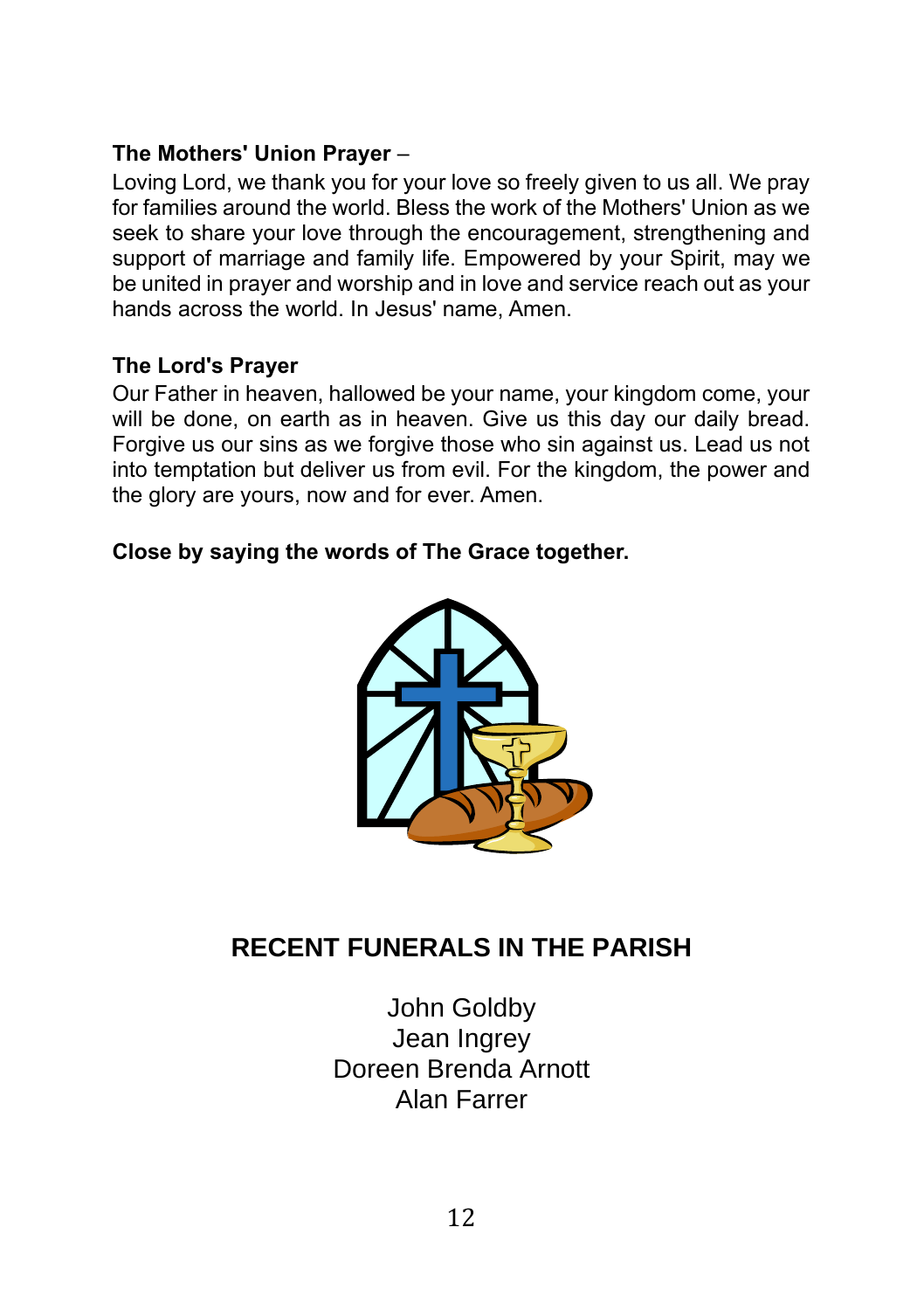# **ST. MARY'S CHURCH DIARY JULY 2020**

The church is now open at certain times for private prayer (see p.3 for details).

At present Morning Prayers will continue Mon-Thurs via Zoom and Bible Study 8pm every second Tuesday via Zoom.

**Sunday, 5 th July 8am** Holy Communion Service via Zoom **6.30pm** Holy Communion Service via Zoom

**Sunday, 12 th July 8am** Holy Communion Service via Zoom Joining the Mission to Seafarer's Online Sea Sunday Service at [https://www.missiontoseafarers.org/sea-sunday–](https://www.missiontoseafarers.org/sea-sunday) further details to follow.

**Tuesday 14th July 8pm** Bible Study via Zoom

The Ministry Team are awaiting further information, guidance and advice from the Government and Church of England regarding the reopening of churches for public worship prior to publishing the services for the rest of the month. Once available, plans will be put in place accordingly and further service information shared via email and our St Mary the Virgin website.

Follow the link below to the St Mary's YouTube channel where you will find our pre-recorded services.

[https://www.youtube.com/channel/UCo7KNHYfOiKm95VXy](https://www.youtube.com/channel/UCo7KNHYfOiKm95VXyQdFg6g)  $OdFg6g$ 

If you would like to join a Zoom service please email the church office at [info@stmaryshayeskent.co.uk](mailto:info@stmaryshayeskent.co.uk)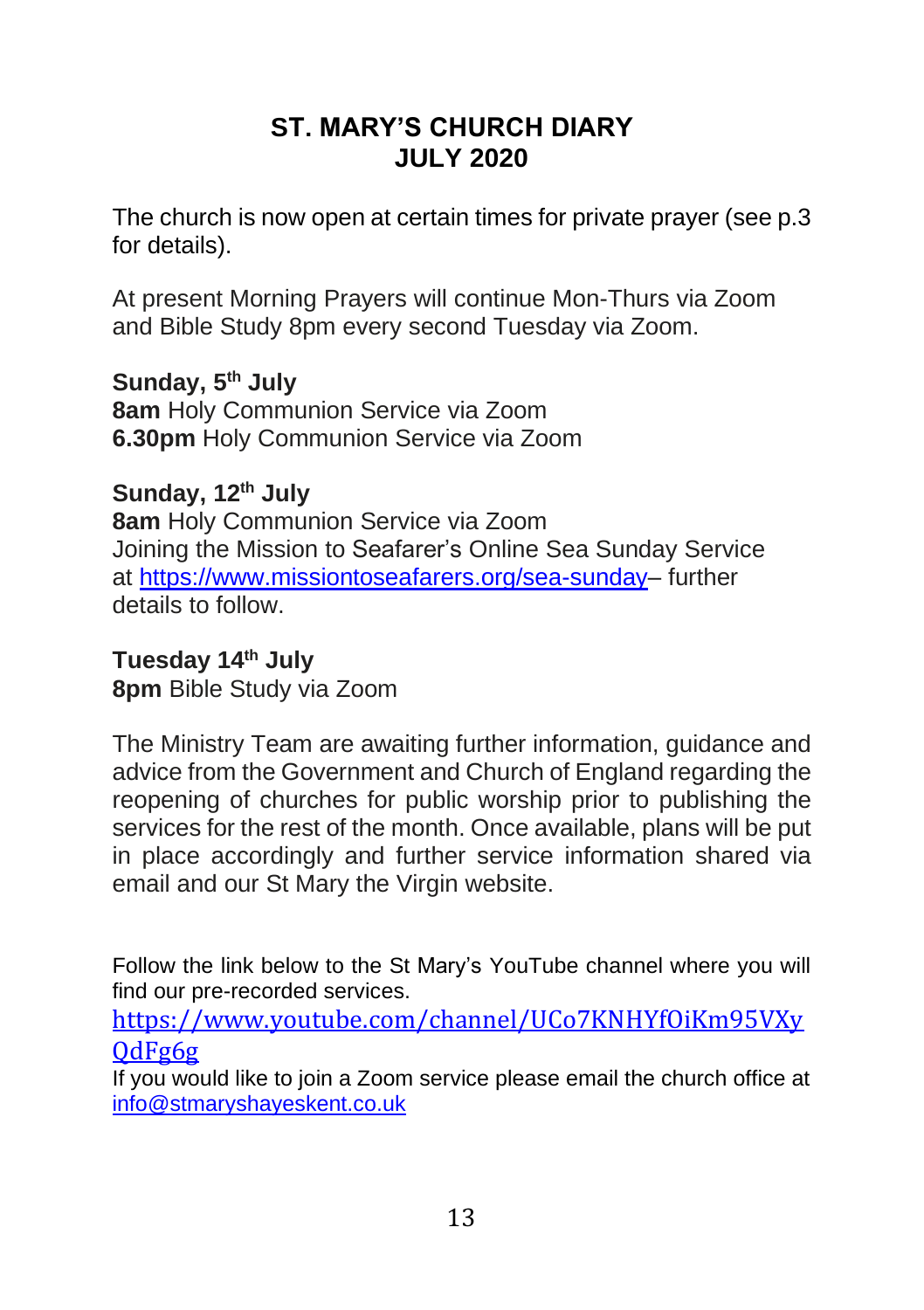## **HAYES MEN'S FELLOWSHIP**

As we reach July cast your memories back to when the lockdown began in March. We were told that people like our members – over 70 and with underlying health problems in many cases – should be prepared to isolate and stay home for 12 weeks, that is up to mid-June. The date was firmly fixed in my household as it coincided with two birthdays.

It is some kind of progress that easing of restrictions, or at least talking about the prospects, began earlier than that but, at time of writing, still no real signs of churches or pubs returning to any kind of full normality.

We have explained before in these reports, their lack continues to have an adverse effect on all our scheduled activities, which remain cancelled or at best postponed for the foreseeable future.

That's not to say that our members have remained totally inactive. We know that many have embraced technology through virtual on-line visits to world museums, galleries and concert halls. They have followed recommendations featured in our special Coronavirus Extra Newsletters and enjoyed also our puzzles and other features to keep them entertained during these strange times of lockdown. We have even held a poetry writing challenge themed on it!

Our Outings Sub-Committee is wasting no time by meeting, within current guidelines, to put together a programme of outings for our next season due as usual to commence in October. In these most challenging times, any event we arrange will be subject to change or cancellation. However, we will endeavour to pick venues which allow members a degree of safe distancing and as for lunches we will try and obtain venues or rooms where we can have exclusive use. Our usual coach operator will arrange for their vehicles to be deep cleaned before every day, curtains will be fitted between each pair of seats, hand sanitizers will be used by all before boarding the coach and face coverings may be required. We will make every effort for us to have a safe day out once again but as long as this virus is around there is always



a risk which we will do everything to minimise.

Although a poor substitute for the real talks or outings, our additional midmonth Coronavirus Extra Newsletter again includes write ups on the activities we have cancelled so far:

• For the Deal and Walmer Walmer Castle **Castle Contact Contact Contact Castle** outing we have included some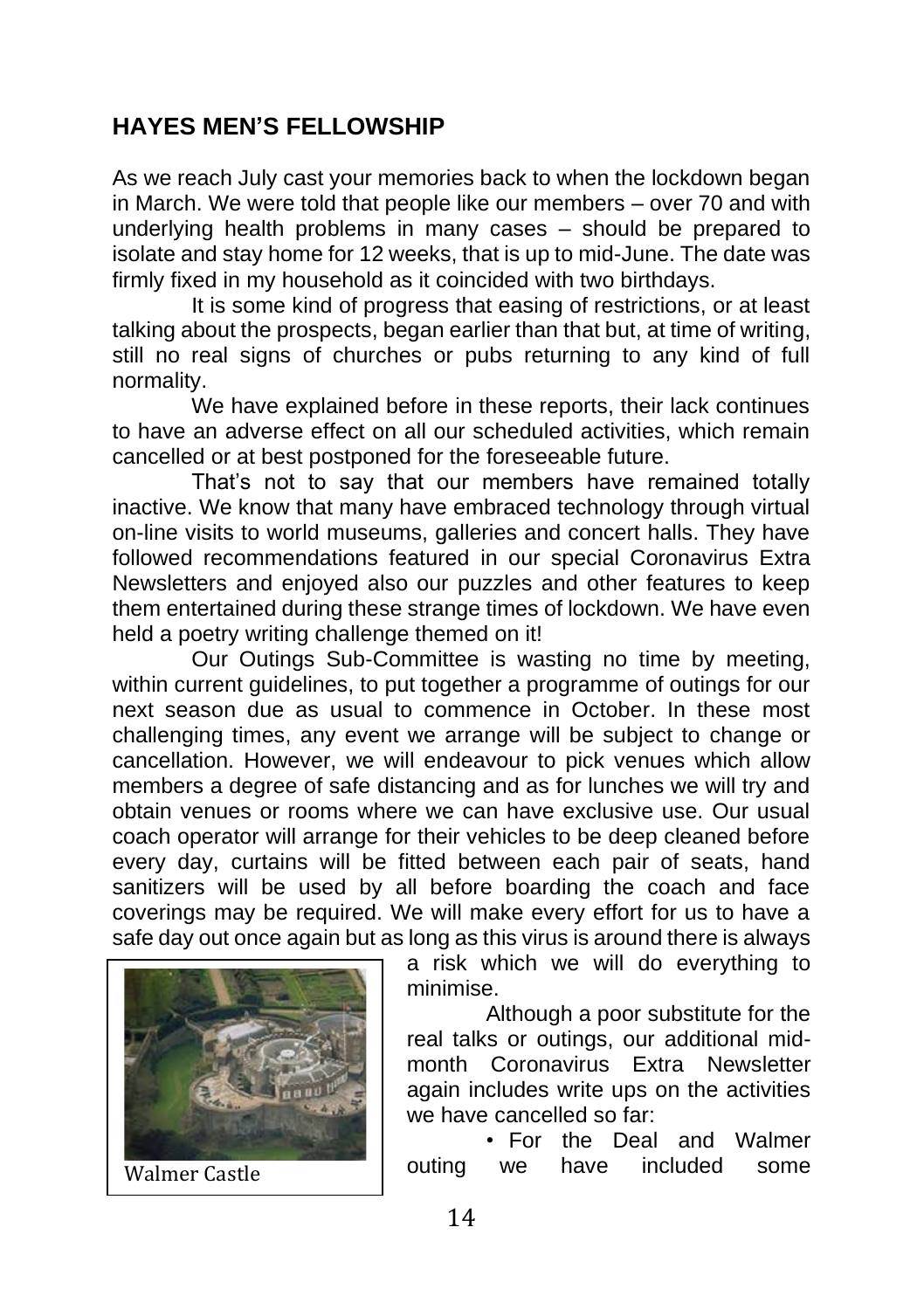background on the rich history of these coastal towns we were scheduled to visit, including their role in the Confederation of Cinque Ports with Walmer Castle still being the official residence of their Lord Warden.



• For our Wembley Stadium Talk, we have included some of the history of this famous sporting venue. This began with the Old Wembley Stadium, known originally as the Empire Stadium when it was built in 1922/23 for the British Empire Exhibition. It followed with the successor, New

Wembley Stadium, with its huge arch instead of its predecessor's iconic Twin Towers. These have not just been football stadiums but have hosted Olympic games and a myriad of other sports as well as music events too.

This Extra Newsletter also included photos of past events to remind us of what we used to do – but also what we hope to do again in the not too distant future. We share some other photos with you here:-



15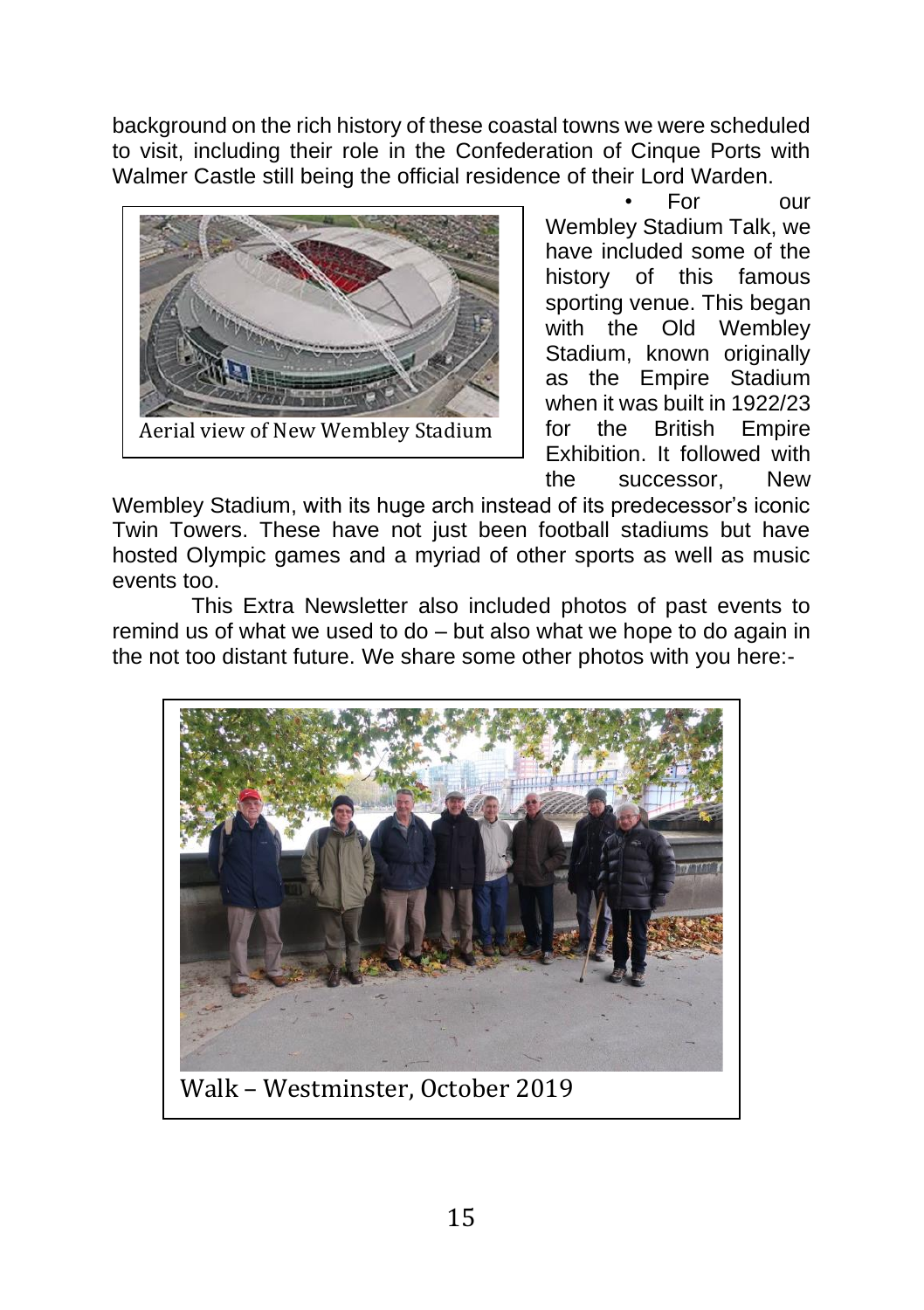

By the time you get to read this report, the Government is set to announce the result of any further review of restrictions. We hope sincerely to bring you positive news in August. Until then, keep safe.

#### **Allan Evison, Hon. HMF Secretary Contacts: 020 8402 7416; secretary@hayesmensfellowship.org**

## **MINT JELLY FOR THE CHRISTMAS FAYRE**

I have started to make Mint Jelly for sale at the Christmas Fayre in November, which I hope will take place if the lockdown for Coronavirus is over by then.

I need 2 ounces of Mint Leaves for each batch. I am requesting donations of Mint Leaves and also small jars suitable to bottle the jelly.

Please get in touch if you can help.

**David Rowedder 020 8462 3968**

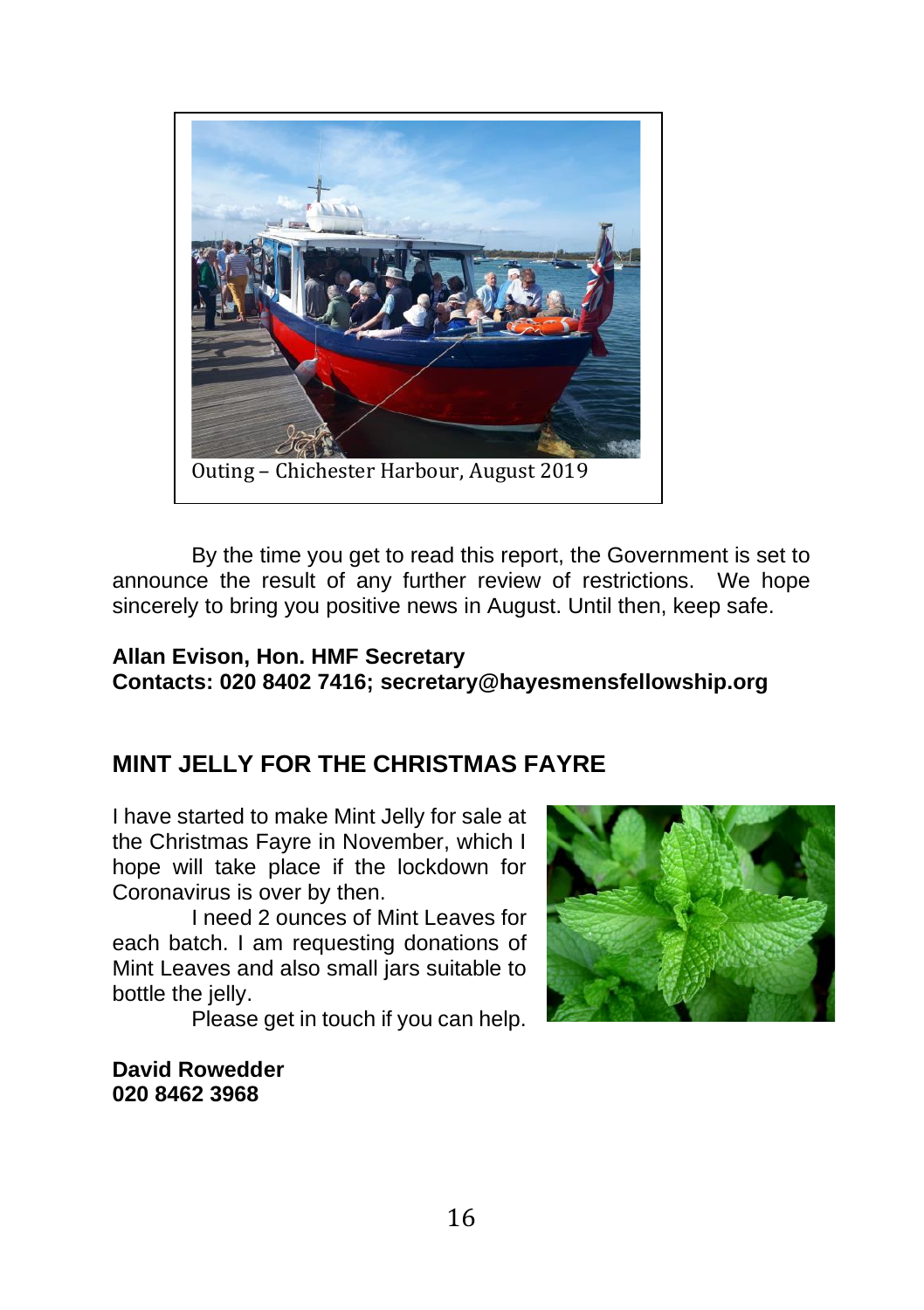# **ANGER**

Do you think there is more anger in our society now than there was, say, ten years ago as well as a greater willingness to ignore rules or break the law?

It seems to me to have gradually increased with the years and since the pandemic started it has got even worse. We have become reluctantly used to road rage which often leads to people shouting obscenities. Sometimes this escalates to physical violence or even murder. Now we hear of random attacks on innocent people with no motive except a desire to hurt or even kill somebody. When a peaceful demonstration occurs there are people who are pleased to turn up to disrupt it with violence and attack the police who are trying to keep the peace. Sometimes even looking at somebody in the street can be met with aggression and questions such as ' What are you looking at!'.

All this is a sad reflection on our society. Add to this the frequently destructive attitude of some of the press who are happy to focus on anything which provides a headline or story. Social media provides a place where some add fuel to a fire or write cruel things about others which they probably would not say to their face. Some people so affected have been driven to suicide.

All of this arises from anger in the human heart. I experience anger frequently when I hear or see bad things in the news. Anger is a strong emotional trait which we all have in varying degrees but it can damage our spiritual lives. We may wish to confront people who break the law in minor ways but it always ends up with an argument. This is not helpful and will disturb our peace of mind. The exception is serious crime which obviously does have to be challenged by whoever sees it. So what does God tell us about anger and how should we deal with it?

Jesus said first remove the plank in your own eye before you try to deal with the speck in your brother's eye. He also said judge not that you be not judged. There is only one judge and that is God who is totally just and knows the circumstances of everyone. We should recognise that disobedience, lawlessness and anger are part of man's sinful nature and we should make allowances for people because we are not perfect ourselves. We have been called to love and not to judge. We should watch our tongue because it can start a big fire. Paul says we may be angry but it should not lead to sin. It's almost impossible to be angry with someone without thinking ill of them and thereby sinning. We are here on earth to love God and our neighbours. Losing our temper is not a good witness to God's love. I think I am trying to learn this big lesson every day as I see people not observing social distancing rules! I believe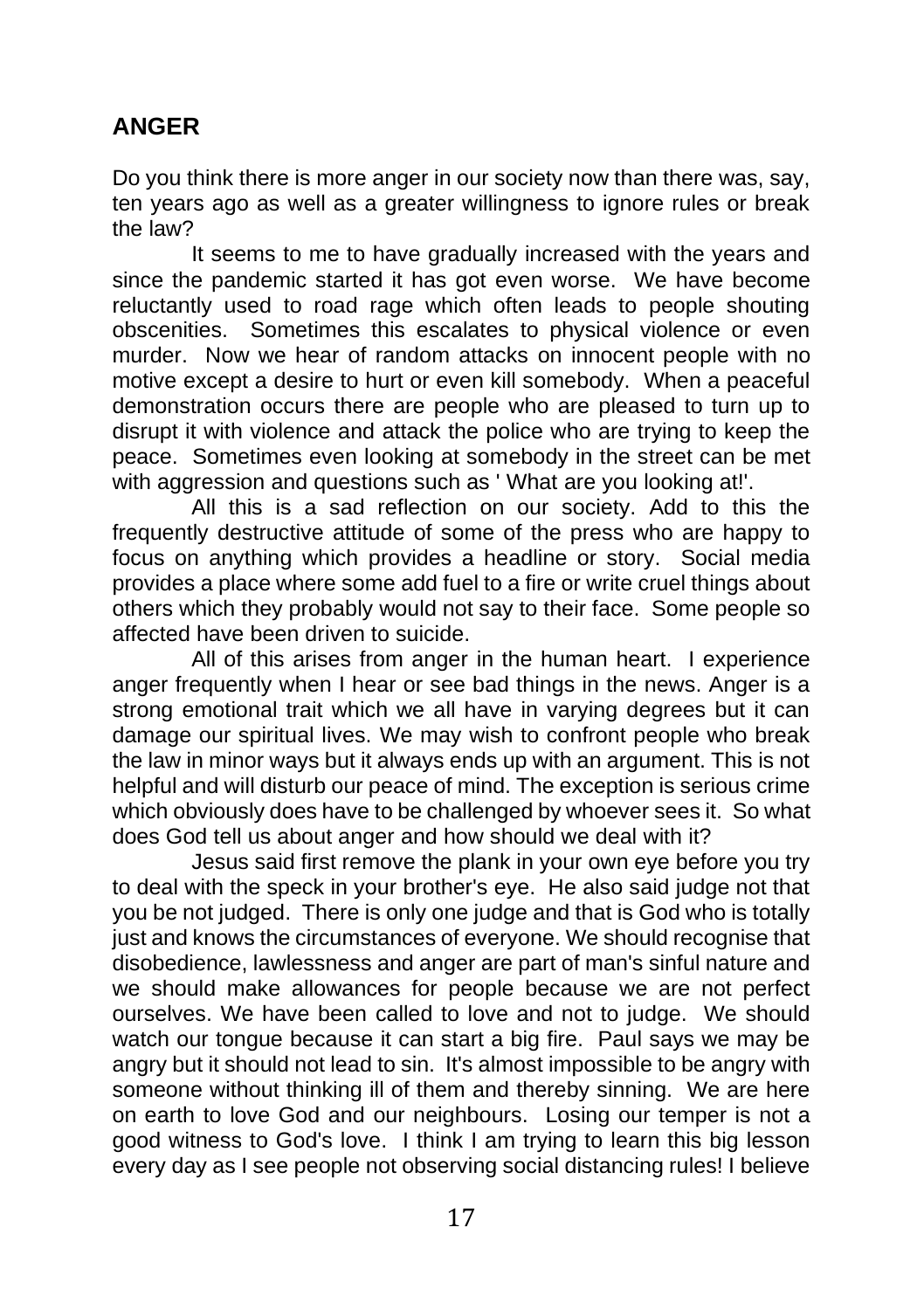though that observing the words of our Lord Jesus is the only way to overcome anger and know the peace he promised us every day of our lives .......love people as God does and do not be their judge.

## **David Langford**

# **THE CURIOUS CASE OF MRS JONES**

In 2001 I was listening to Woman's Hour on BBC Radio 4 when I caught the end of an interview with the journalist Audrey Whiting. She was reminiscing about the biggest story of her career – the strange case of the Virgin Mother.

In 1955 she had come across a lecture by a geneticist, Dr Helen Spurway, who had studied cases of parthenogenesis (virgin birth) in guppies, reptiles and birds. Dr Spurway had suggested that it was not beyond the bounds of possibility that spontaneous parthenogenesis might occur – rarely – in humans and that if women knew their claims would be taken seriously, they might be persuaded to come forward for testing. Audrey Whiting, then a reporter for the *Sunday Pictorial* decided to follow this up and the paper launched a search for a virgin mother with the headline, '**It doesn't always need a man to make a baby**.'

Any woman who had given birth to a daughter who strongly resembled her, and firmly believed that no man had been involved in the creation of the child, was invited to get in touch. (Male offspring proved the genetic contribution of a father and were therefore discounted.) The article finished with the admonition, '*GIRLS MUST NOT GET SILLY ABOUT THIS*.'

Nineteen women came forward and all were eventually ruled out apart from a German woman, Mrs Emmimarie Jones. She had written to the paper, 'For ten years I have been wondering and worried about the birth of my daughter. I honestly belief [sic] that she has no father.' During the months when conception must have taken place, she had been an inpatient in a sanatorium staffed only by women.

Over the next six months Mrs Jones and her daughter Monica were subjected to such tests as were available in the mid-1950s by a team of doctors. Analysis of their blood, proteins in the serum, and saliva showed mother and daughter to be a perfect match. The final and decisive experiment was a skin graft. The expectation was that in the case of parthenogenesis, the graft from the daughter would contain no genetic material foreign to the mother and would not therefore be rejected. Confusingly, the graft from mother to daughter lasted six weeks,